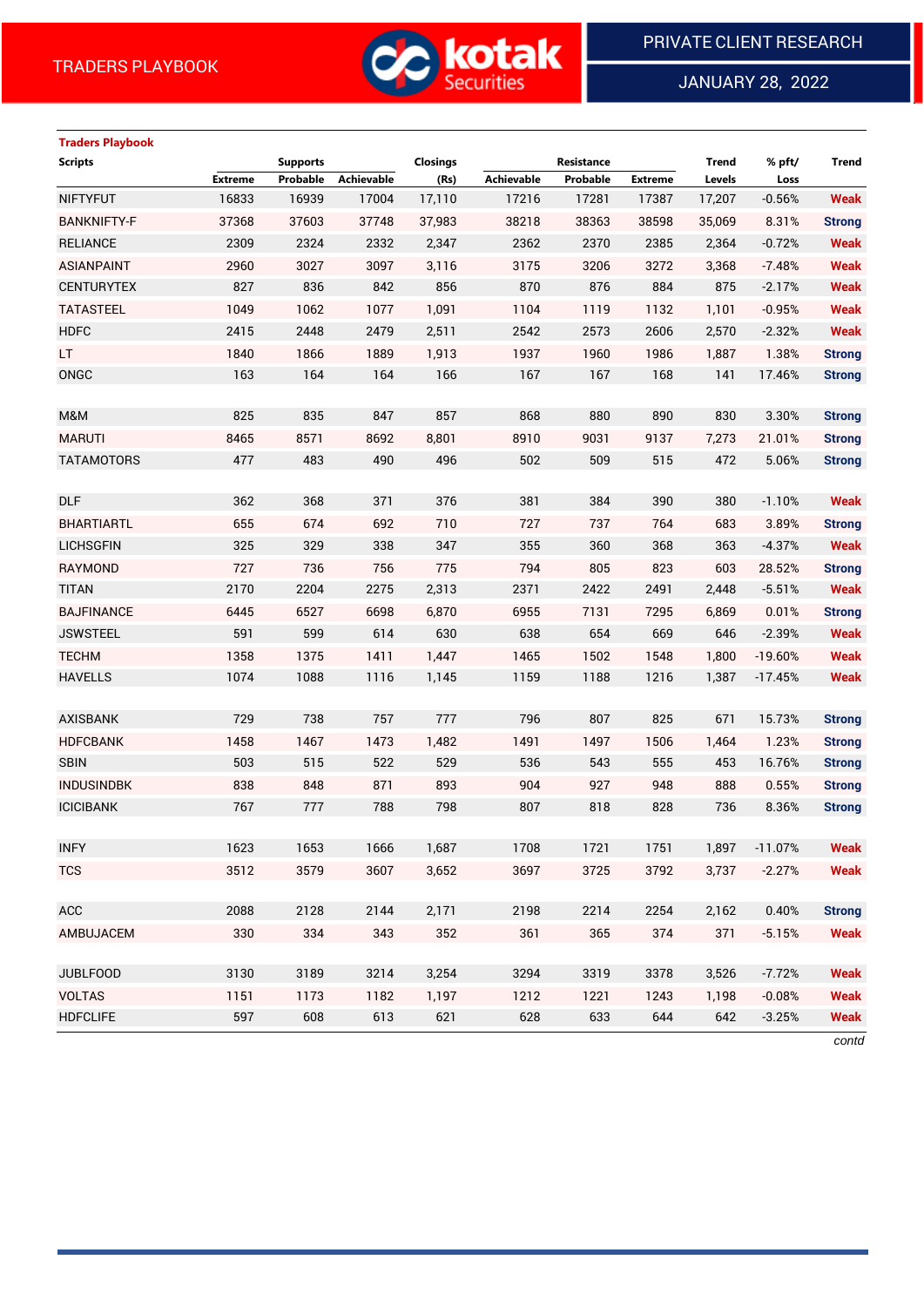#### **Closing Pricess**

Closing price is that price at which a scrip closes on the previous day. Traders can start their intraday trade on this level. The stock or index should sustain above or below the closing price else you should exit the trade. Ideally, half a percent should be the stop loss above or below the closing price to enter the trade.

#### **Trend**

Trend is the level at which the tendency of Indices and Stocks can be identified. For best results, you can use the 'Trend Remarks' to trade. A 'Weak' trend means that traders can trade with a negative bias. If the trend is 'Strong', you can trade long with a positive bias. Base price should be the closing price.

#### **Achievable (Supp/Resis)**

It is the price which can be achieved if the Index/Stock trades above or below the closing price. During normal course of trading, first levels are important as one can take profits around first resistance and supports levels.

#### **Probable (Supp/Resis)**

It's a second resistance/support and can be achieved if stocks/indices are in trending mode. Events can lead stocks and indices to reach these levels.

#### **Extreme levels**

Sometimes, the stocks fall or rise to their average lowest or highest levels FOR THE DAY and that may act as an excellent contra buying or selling opportunity with a stop loss given in the table. This means buying around extreme support and selling around extreme resistance strictly with a given stop loss. For e.g. If the extreme support for Nifty is given at 5605, and in case the market comes down to similar levels, then you can initiate long positions with the given 'stop loss for long' in the column, say at 5585. If it breaks 5585 then the trader must exit the position. This is valid on both the sides.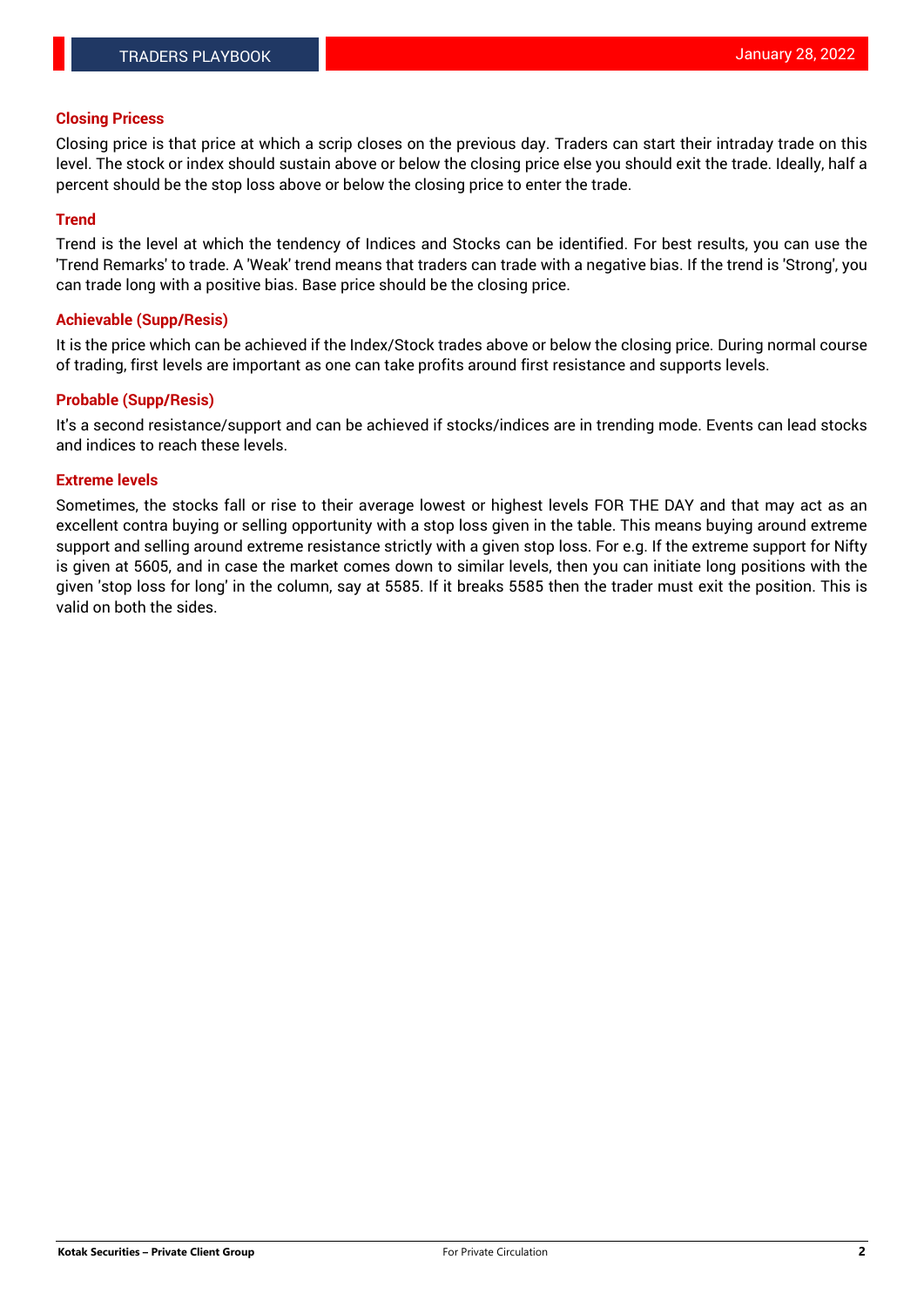### **RATING SCALE (PRIVATE CLIENT GROUP)**

| <b>BUY</b>             | $-$ A condition that indicates a good time to buy a stock. The exact circumstances of the signal will be determined by the indicator that an<br>analyst is using.  |
|------------------------|--------------------------------------------------------------------------------------------------------------------------------------------------------------------|
| <b>SELL</b>            | $-$ A condition that indicates a good time to sell a stock. The exact circumstances of the signal will be determined by the indicator that an<br>analyst is using. |
| <b>Stop Loss Order</b> | - An instruction to the broker to buy or sell stock when it trades beyond a specified price. They serve to either protect your profits or<br>limit your losses.    |

#### **FUNDAMENTAL RESEARCH TEAM (PRIVATE CLIENT GROUP)**

**Shrikant Chouhan Arun Agarwal Amit Agarwal, CFA Hemali Dhame** Head of Research **Auto & Auto Ancillary** Transportation, Paints, FMCG Banking & Finance shrikant.chouhan@kotak.com arun.agarwal@kotak.com agarwal.amit@kotak.com Hemali.Dhame@kotak.com

**Jatin Damania Purvi Shah Rini Mehta K. Kathirvelu** Metals & Mining, Midcap **Pharmaceuticals** Research Associate Support Executive jatin.damania@kotak.com [purvi.shah@kotak.com](mailto:purvi.shah@kotak.com) rini.mehta@kotak.com [k.kathirvelu@kotak.com](mailto:k.kathirvelu@kotak.com) +91 22 6218 6440 +91 22 6218 6432 +91 80801 97299 +91 22 6218 6427

**Sumit Pokharna Pankaj Kumar** Oil and Gas, Information Tech Midcap<br>sumit.pokharna@kotak.com bankair. +91 22 6218 6438 +91 22 6218 6434

sumit.pokharna@kotak.com pankajr.kumar@kotak.com

+91 22 6218 5408 +91 22 6218 6443 +91 22 6218 6439 +91 22 6218 6433

**TECHNICAL RESEARCH TEAM (PRIVATE CLIENT GROUP)**

#### **Shrikant Chouhan Amol Athawale**<br> **Amol Athawale** @kotak.com **Busisms** Research Ass [shrikant.chouhan@kotak.com](mailto:shrikant.chouhan@kotak.com) [amol.athawale@kotak.com](mailto:amol.athawale@kotak.com) Research Associate +91 22 6218 5408 +91 20 6620 3350 [sayed.haider@kotak.com](mailto:sayed.haider@kotak.com)

+91 22 62185498

# **DERIVATIVES RESEARCH TEAM (PRIVATE CLIENT GROUP)**

 $+91$  22 6218 5497

**Sahaj Agrawal Prashanth Lalu Prasenjit Biswas, CMT, CFTe** [sahaj.agrawal@kotak.com](mailto:sahaj.agrawal@kotak.com) [prashanth.lalu@kotak.com](mailto:prashanth.lalu@kotak.com) [prasenjit.biswas@kotak.com](mailto:prasenjit.biswas@kotak.com)